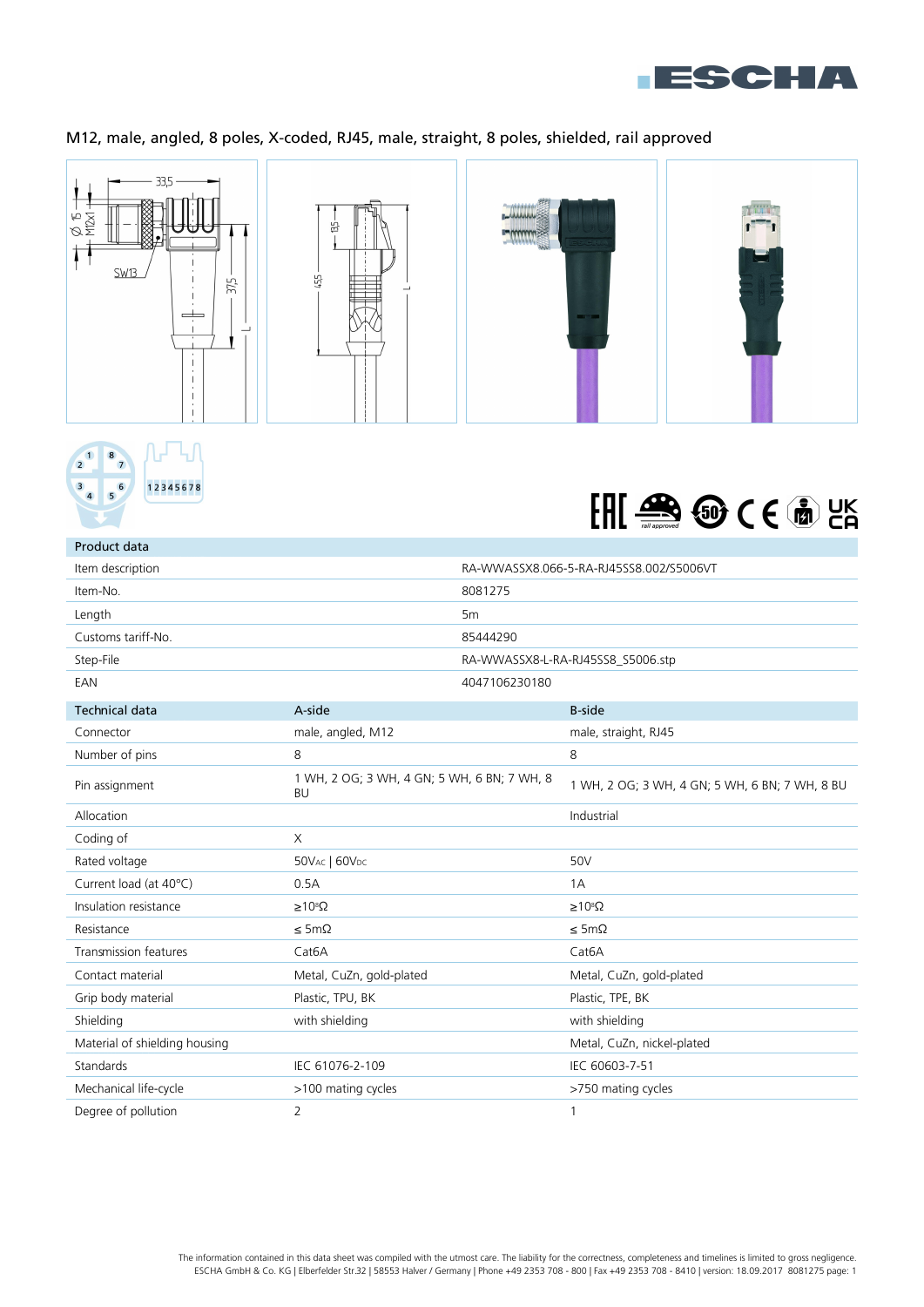

| Advanced technical data rail approved |                                                   |
|---------------------------------------|---------------------------------------------------|
| Standards                             | DIN EN 50155, DIN EN 45545-2                      |
| Shock & vibration                     | Class 1, Category B (DIN EN 61373)                |
| Degree of protection (mounted)        | IP67 (-30°C+90°C), IP65 (-40°C+90°C), IP20 (RJ45) |
| Temperature range                     | M12: Tx (-40°C+90°C), RJ45 (-40°C+70°C)           |
| Fire prevention according to          | DIN EN 45545-2 HL1-3, does not apply for RJ45     |
| Cable                                 | Cat7, BETAtrans®, RW, 4x2xAWG26/7, S5006VT        |

Halogen-free, electron-beam cross-linked Cat7-data cable with improved fire performance. Excellent features regarding NEXT, attenuation and screening characteristics (pair- and overall screen). This cable can be used for fixed and protected installation inside of rail vehicles and busses and fullfills the requirements according to EN 45545-2 (HL1 - HL3). It is optimally suited for all Ethernet applications of classes D to F (ECN and ETB) according to IEEE 802.3. For installation the guidelines of EN 50355 and EN 50343 must be considered. Due to its thin diameter, this cable is predestined for applications in which overmolded, angled M12x1-connectors as well as overmolded RJ45-connectors are used. BETAtrans® is a registered trademark of LEONI Studer AG, Switzerland.

| Outer diameter of jacket     | 6.60 mm                                                                                                                                                   |
|------------------------------|-----------------------------------------------------------------------------------------------------------------------------------------------------------|
| Cable-jacket material        | BETAtrans® Polyolefin Copolymer                                                                                                                           |
| Jacket color                 | VT                                                                                                                                                        |
| Wire cross-section           | 4 x 2 x AWG26                                                                                                                                             |
| Wire insulation material     | <b>BETAtrans® Cell PE</b>                                                                                                                                 |
| Wire colors                  | WH/OG, WH/GN, WH/BN, WH/BU                                                                                                                                |
| Wire structure               | 7 x 0.20 mm                                                                                                                                               |
| Bending radius (fixed)       | 5 x Ø-cable                                                                                                                                               |
| Bending radius (repeated)    | $6 \times \emptyset$ -cable                                                                                                                               |
| Temperature range (fixed)    | $-40^{\circ}$ C $+80^{\circ}$ C                                                                                                                           |
| Fire prevention according to | DIN EN 45545-2 HL1-3, DIN 5510 fire prevention-levels 1-4, NF F16-101<br>category A1, A2, B, UNI CEI 11170, danger level LR1-LR4, NFPA 130, UN<br>ECER118 |
| Shielding                    | Yes                                                                                                                                                       |
| Halogen-free                 | Yes                                                                                                                                                       |
| Transmission features        | Cat7                                                                                                                                                      |
| Rated voltage cable          | <b>125 VAC</b>                                                                                                                                            |
| Special features             | flame retardant, LABS free, RoHs compliant, UV resistant, halogen free, in-<br>creased thermal load, low emission of smoke, oil- and fuel resistant       |
| C <sub>l</sub>               |                                                                                                                                                           |

| <b>CIUSSITICULIUI</b> |          |
|-----------------------|----------|
| eCl@ss 6.0            | 27060307 |
| eCl@ss 7.0            | 27060307 |
| eCl@ss 8.0            | 27060307 |
| eCl@ss 9.0            | 27060307 |
| <b>ETIM 5.0</b>       | EC000830 |
| ETIM 6.0              | EC000830 |